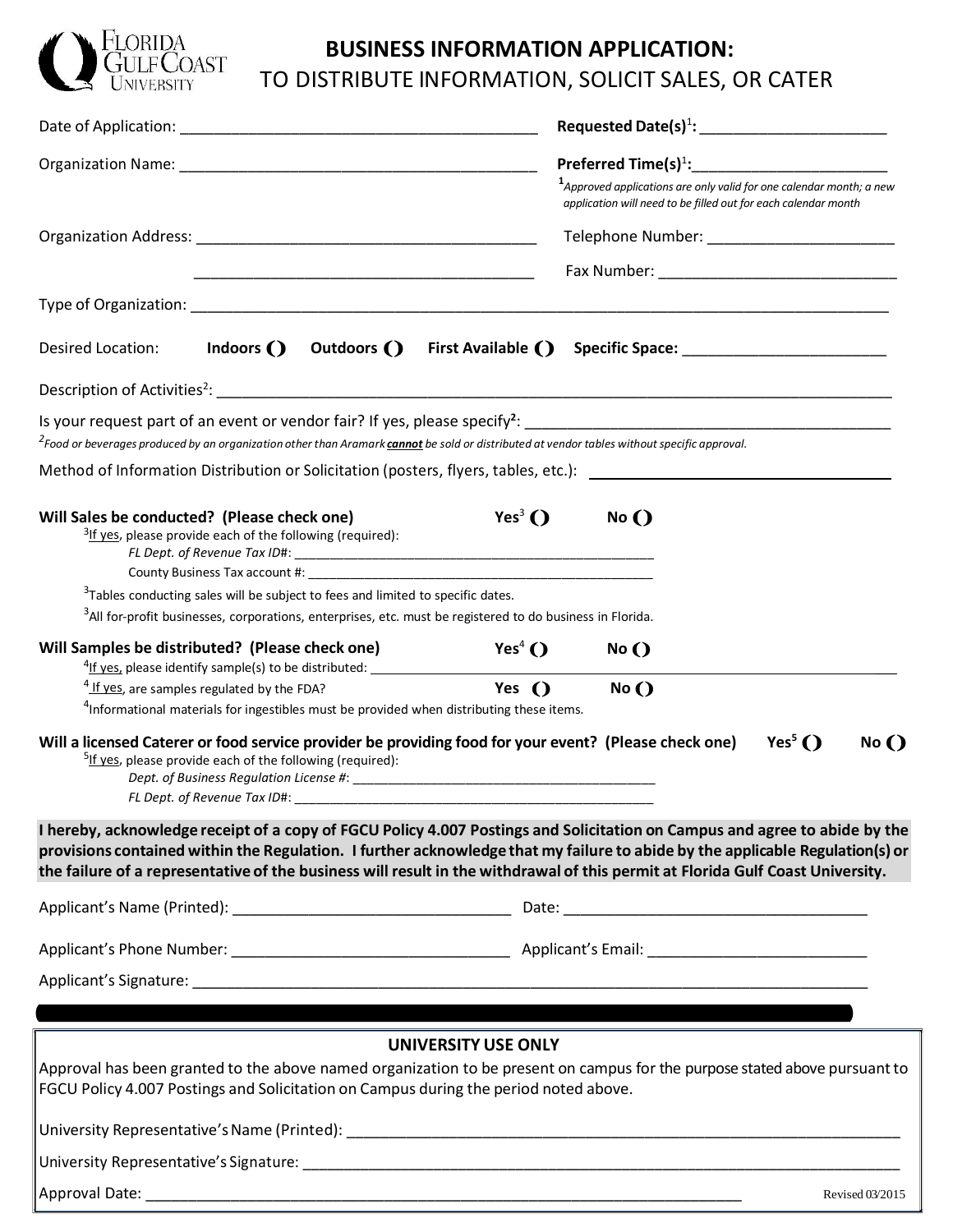|              | <b>Florida Gulf Coast University</b><br>Policy Manual | Policy: 4.007                                                                                                                            |
|--------------|-------------------------------------------------------|------------------------------------------------------------------------------------------------------------------------------------------|
| RAID<br>1991 | <b>Postings and Solicitation on</b><br>Campus         | <b>Responsible Executive:</b><br>Vice President for Student<br>Affairs<br><b>Responsible Office:</b><br>Office of Student<br>Involvement |

## L. **POLICY STATEMENT**

FGCU wishes to ensure that University business is effectively done in concurrence with open communications by members of the University community and its visitors.

#### II. **REASON FOR POLICY**

Provide policy and procedures for FGCU Regulation PR9.006, Solicitation on Campus.

#### III. **DEFINITION OF TERMS**

- A. Bulletin Boards: Permanent and officially designated display boards for the temporary posting of notices, advertisements, and solicitation materials.
- B. Non-Commercial Solicitation: Solicitation not related to sales or business transactions.
- C. *Ingestible*: Any substance (solid, gas, or liquid) that is taken into the body.
- D. Outside Organization/non-University Persons or Entities: An entity or an FGCU faculty, staff, or student acting on behalf of a person or entity other than FGCU.
- E. Signs: Flyers, posters, placards and notices that are temporarily erected or placed on campus and left unattended.
- F. Solicitor: A person or entity conducting non-University related sales or business transactions or distributing information related to non-University related sales or business transactions under FGCU Regulation PR9.006 and FGCU Regulation PR9.004.

### IV. **PROCEDURES**

A. The distribution of materials or handouts on campus for the purpose of solicitation shall be done in accordance with University regulations and this policy.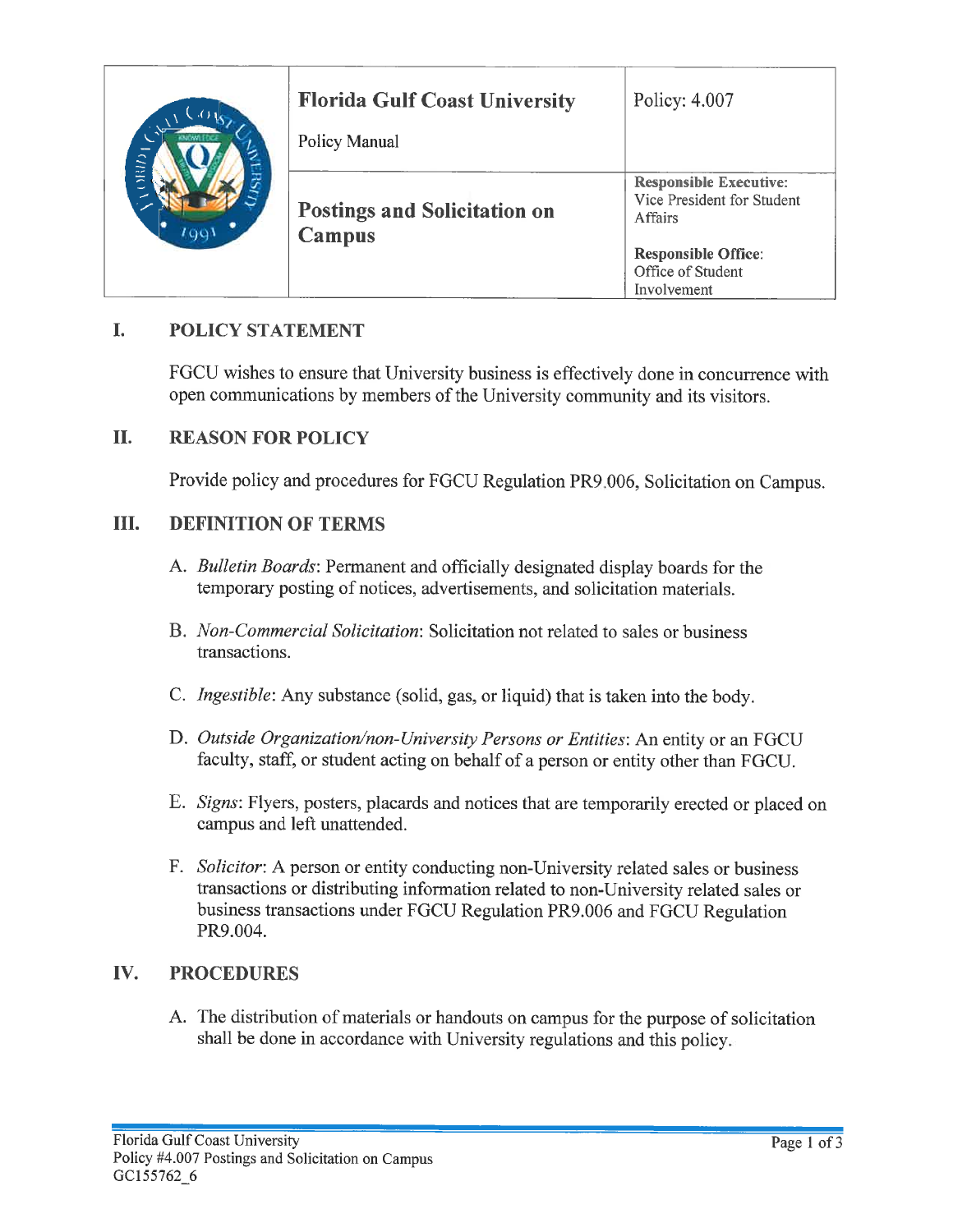- B. All Solicitors, including those persons who are students, faculty, or other University personnel, are prohibited from using University facilities, equipment, and services for the purpose of conducting non-University related sales or business transactions unless approved in accordance with University regulations and policies.
- C. No materials may be fastened to or hung from shrubbery or trees, nor drawn, painted or otherwise displayed on sidewalks, walls, windows or building exteriors, except for banners and signage hung in authorized areas.
- D. Solicitation, sales, and distribution of information are not allowed in areas that have been previously scheduled by another entity.
- E. Non-University sales or business transactions may only take place in designated areas during designated time frames.
- F. Persons or entities wishing to distribute information and conduct non-University related sales or business transactions on campus require an approved Business Information Application. Approval of this form may be obtained by completing the Business Information Application obtained from the Office of Campus Reservations.
- G. Campus Reservations may deny approval of a Business Information Application if the Solicitor seeks to:
	- 1. solicits participation in illegal activities;
	- 2. distribute ingestibles not regulated by the Food and Drug Administration (FDA);
	- 3. infringe on rights of existing contracts with the University; or
	- 4. violate University Policies and Regulations.

Business Information Application denials may be appealed to the President or designee, pursuant to Regulation FGCU-PR9.004.

- H. Individual table locations can be rented by outside individuals or organizations for a daily fee. Table reservations and payment for table reservations are made through the Office of Campus Reservations or other Facility Use Custodian.
- I. The Solicitor will be responsible for all costs incurred by the University for clean-up, removal of postings, damage(s), or debris associated with the Business Information Application or distribution of information. If the Solicitor is found to be in violation of this policy twice during an academic year, the Solicitor will not be allowed to conduct sales or distribute information for the remainder of the academic year.
- J. Public Bulletin Boards and other designated locations are provided in order to post notices, advertisements, and solicitation materials. Public Bulletin Boards will be identified clearly with appropriate signage. The locations of public Bulletin Boards